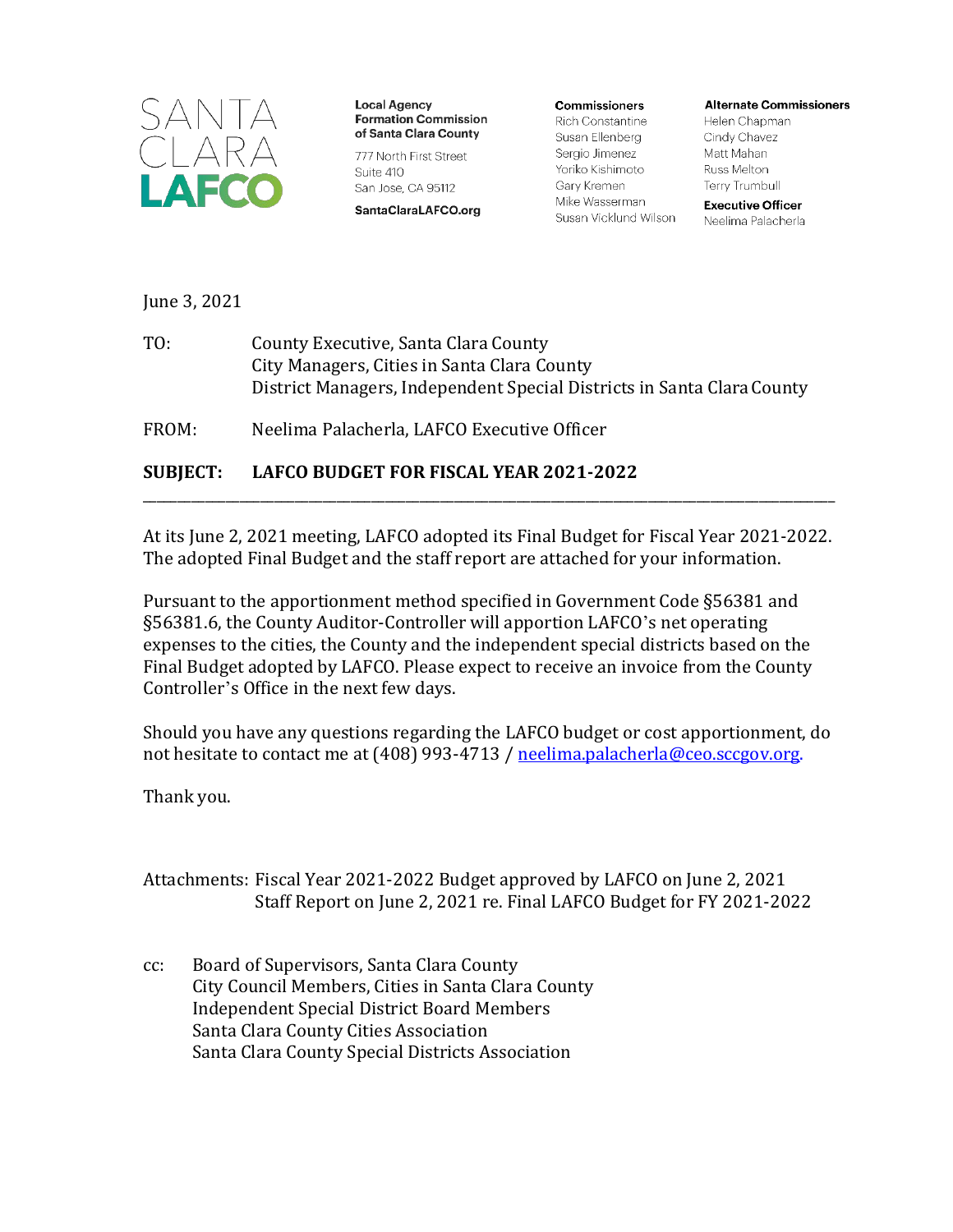# **FINAL LAFCO BUDGET FISCAL YEAR 2021-2022**

|                                                   | <b>APPROVED</b><br><b>BUDGET</b> |           | <b>ACTUALS PROJECTIONS</b><br>Year to Date Fiscal Year End | <b>FINAL</b><br><b>BUDGET</b> |
|---------------------------------------------------|----------------------------------|-----------|------------------------------------------------------------|-------------------------------|
| <b>ITEM # TITLE</b>                               | FY 2021                          | 2/19/2021 | 2021                                                       | FY 2022                       |
| <b>EXPENDITURES</b>                               |                                  |           |                                                            |                               |
| Object 1: Salary and Benefits                     | \$806,845                        | \$491,543 | \$747,214                                                  | \$844,239                     |
| Object 2: Services and Supplies                   |                                  |           |                                                            |                               |
| 5255100 Intra-County Professional                 | \$45,000                         | \$0       | \$5,000                                                    | \$10,000                      |
| 5255800 Legal Counsel                             | \$74,622                         | \$41,867  | \$74,000                                                   | \$75,896                      |
| 5255500 Consultant Services                       | \$110,000                        | \$14,654  | \$110,000                                                  | \$150,000                     |
| 5285700 Meal Claims                               | \$750                            | \$0       | \$100                                                      | \$750                         |
| 5220100 Insurance                                 | \$10,452                         | \$10,452  | \$10,452                                                   | \$8,500                       |
| 5250100 Office Expenses                           | \$10,000                         | \$549     | \$5,000                                                    | \$5,000                       |
| 5270100 Rent & Lease                              | \$46,254                         | \$22,914  | \$46,254                                                   | \$47,784                      |
| 5255650 Data Processing Services                  | \$20,267                         | \$11,755  | \$20,267                                                   | \$22,048                      |
| 5225500 Commissioners' Fee                        | \$10,000                         | \$2,800   | \$7,000                                                    | \$10,000                      |
| 5260100 Publications and Legal Notices            | \$2,500                          | \$0       | \$200                                                      | \$1,000                       |
| 5245100 Membership Dues                           | \$12,000                         | \$12,144  | \$12,144                                                   | \$12,500                      |
| 5250750 Printing and Reproduction                 | \$1,500                          | \$0       | \$1,000                                                    | \$1,500                       |
| 5285800 Business Travel                           | \$12,000                         | \$0       | \$0                                                        | \$10,000                      |
| 5285300 Private Automobile Mileage                | \$2,000                          | \$7       | \$100                                                      | \$1,000                       |
| 5285200 Transportation&Travel (County Car Usage)  | \$605                            | \$0       | \$100                                                      | \$600                         |
| 5281600 O verhead                                 | \$30,917                         | \$15,459  | \$30,917                                                   | \$49,173                      |
| 5275200 Computer Hardware                         | \$3,000                          | \$0       | \$1,000                                                    | \$3,000                       |
| 5250800 Computer Software                         | \$5,000                          | \$3,508   | \$5,000                                                    | \$5,000                       |
| 5250250 Postage                                   | \$2,000                          | \$109     | \$500                                                      | \$1,000                       |
| 5252100 Staff/Commissioner Training Programs      | \$2,000                          | \$0       | \$1,000                                                    | \$2,000                       |
| 5701000 Reserves                                  | \$0                              | \$0       | \$0                                                        | $-$ \$50,000                  |
| <b>TOTAL EXPENDITURES</b>                         | \$1,207,712                      | \$627,761 | \$1,077,248                                                | \$1,210,990                   |
| <b>REVENUES</b>                                   |                                  |           |                                                            |                               |
| 4103400 Application Fees                          | \$30,000                         | \$1,367   | \$20,000                                                   | \$30,000                      |
| 4301100 Interest: Deposits and Investments        | \$6,000                          | \$6,168   | \$10,000                                                   | \$6,000                       |
| <b>TOTAL REVENUE</b>                              | \$36,000                         | \$7,535   | \$30,000                                                   | \$36,000                      |
| 3400150 FUND BALANCE FROM PREVIOUS FY             | \$187,927                        | \$352,123 | \$352,123                                                  | \$288,660                     |
| <b>NET LAFCO OPERATING EXPENSES</b>               | \$983,785                        | \$268,103 | \$695,125                                                  | \$886,330                     |
| 3400800 RESERVES Available                        | \$250,000                        | \$250,000 | \$250,000                                                  | \$200,000                     |
| <b>COSTS TO AGENCIES</b>                          |                                  |           |                                                            |                               |
| 5440200 County                                    | \$327,928                        | \$327,928 | \$327,928                                                  | \$295,443                     |
| 4600100 Cities (San Jose 50% + 0 ther Cities 50%) | \$327,928                        | \$327,928 | \$327,928                                                  | \$295,443                     |
| 4600100 Special Districts                         | \$327,928                        | \$327,928 | \$327,928                                                  | \$295,443                     |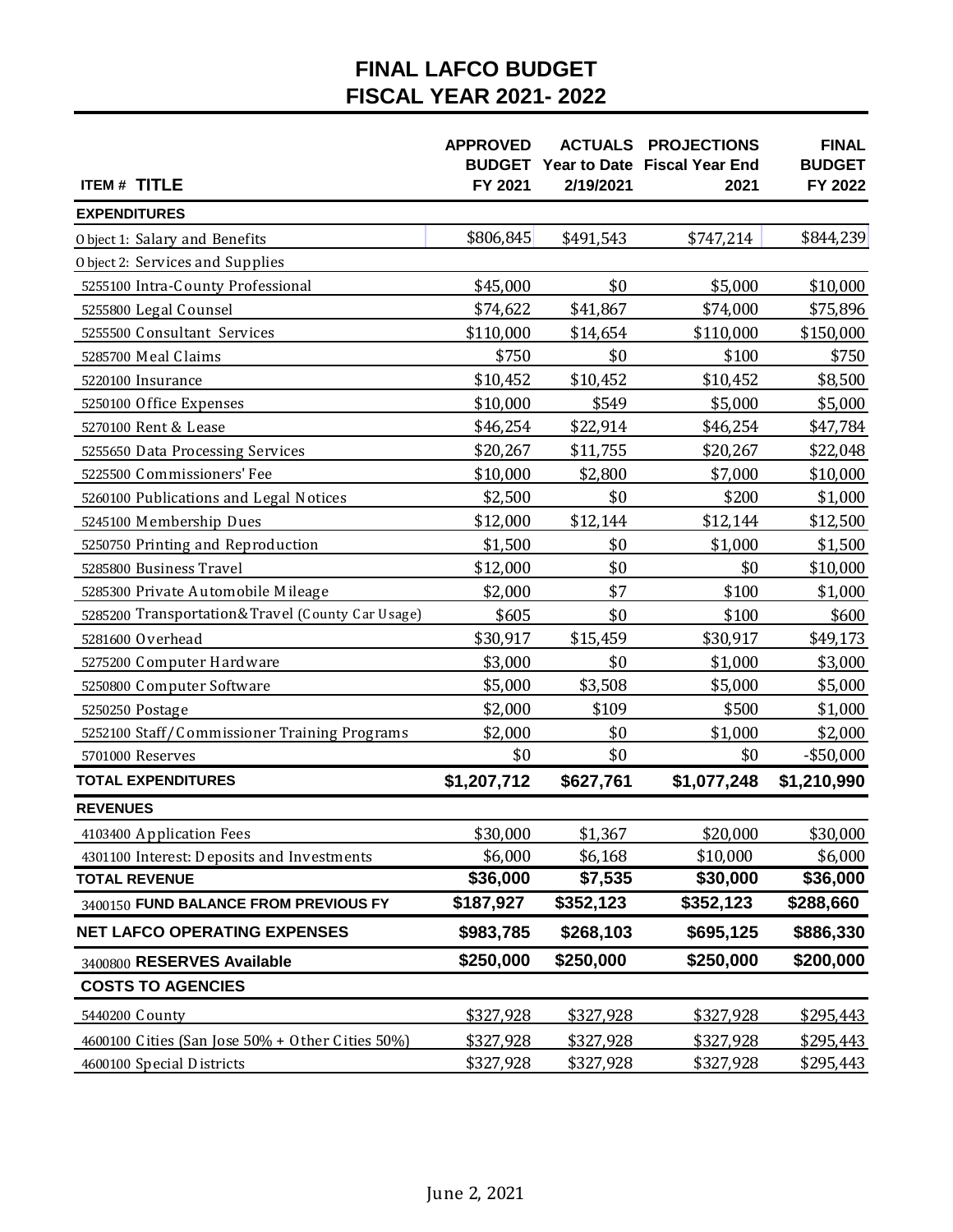



**Local Agency Formation Commission** of Santa Clara County 777 North First Street Suite 410 San Jose, CA 95112 SantaClaraLAFCO.org

**Commissioners** Rich Constantine Susan Fllenberg Sergio Jimenez Yoriko Kishimoto Garv Kremen Mike Wasserman Susan Vicklund Wilson

**Alternate Commissioners** Helen Chapman Cindy Chavez Matt Mahan **Russ Melton** 

**Executive Officer** Neelima Palacherla

**Terry Trumbull** 

| LAFCO MEETING: June 2, 2021 |  |
|-----------------------------|--|
|-----------------------------|--|

**TO: LAFCO**

**FROM: Neelima Palacherla, Executive Officer**

**SUBJECT: FINAL BUDGET FOR FY 2022** 

### **FINANCE COMMITTEE / STAFF RECOMMENDATIONS**

- 1. Adopt the Final Budget for Fiscal Year 2021-2022.
- 2. Find that the Final Budget for Fiscal Year 2022 is expected to be adequate to allow the Commission to fulfill its statutory responsibilities.
- 3. Authorize staff to transmit the Final Budget adopted by the Commission including the estimated agency costs to the cities, the special districts, the County, the Cities Association of Santa Clara County and the Santa Clara County Special Districts Association.
- 4. Direct the County Auditor-Controller to apportion LAFCO costs to the cities; to the special districts; and to the County; and to collect payment pursuant to Government Code §56381.

## **NO CHANGES TO THE DRAFT/PRELIMINARY BUDGET**

On April 7, 2021, the Commission adopted its preliminary budget for Fiscal Year 2021-2022. No changes are recommended to the preliminary budget adopted by the commission.

## **LAFCO ANNUAL BUDGET PROCESS REQUIREMENTS**

The Cortese Knox Hertzberg Local Government Reorganization Act of 2000 (CKH Act) which became effective on January 1, 2001, requires LAFCO, as an independent agency, to annually adopt a draft budget by May 1 and a final budget by June 15 at noticed public hearings. Both the draft and the final budgets are required to be transmitted to the cities, the special districts and the County. Government Code §56381(a) establishes that at a minimum, the budget must be equal to that of the previous year unless the Commission finds that reduced staffing or program costs will nevertheless allow it to fulfill its statutory responsibilities. Any unspent funds at the end of the year may be rolled over into the next fiscal year budget. After adoption of the final budget by LAFCO, the County Auditor is required to apportion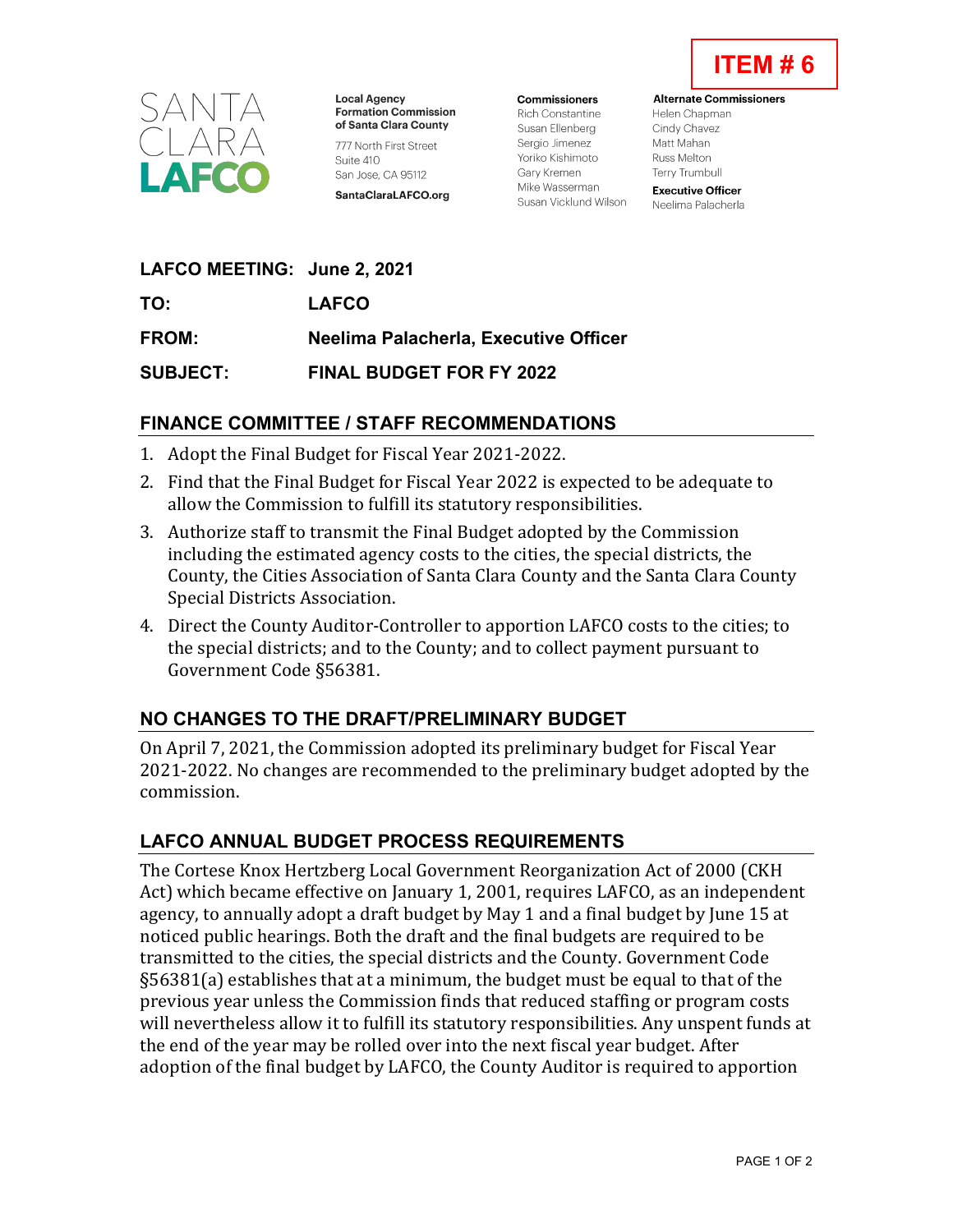the net operating expenses of the Commission to the agencies represented on LAFCO.

LAFCO and the County of Santa Clara entered into a Memorandum of Understanding (MOU) (effective since July 2001), under the terms of which, the County provides staffing, facilities, and services to LAFCO. The associated costs are reflected in the LAFCO budget. LAFCO is a stand-alone, separate fund within the County's accounting and budget system and the LAFCO budget information is formatted using the County's account descriptions/codes.

## **COST APPORTIONMENT TO CITIES, DISTRICTS AND THE COUNTY**

The CKH Act requires LAFCO costs to be split in proportion to the percentage of an agency's representation (excluding the public member) on the Commission. Santa Clara LAFCO is composed of a public member, two County board members, two city council members, and since January 2013 – two special district members. Government Code §56381(b)(1)(A) provides that when independent special districts are seated on LAFCO, the county, cities and districts must each provide a one-third share of LAFCO's operational budget.

Since the City of San Jose has permanent membership on LAFCO, as required by Government Code §56381.6(b), the City of San Jose's share of LAFCO costs must be in the same proportion as its member bears to the total membership on the commission, excluding the public member. Therefore in Santa Clara County, the City of San Jose pays one sixth and the remaining cities pay one sixth of LAFCO's operational costs. Per the CKH Act, the remaining cities' share must be apportioned in proportion to each city's total revenue, as reported in the most recent edition of the Cities Annual Report published by the Controller, as a percentage of the combined city revenues within a county. Each city's share is therefore based on the 2018/2019 Report – which is the most recent edition available.

Government Code Section 56381 provides that the independent special districts' share shall be apportioned in proportion to each district's total revenues as a percentage of the combined total district revenues within a county. The Santa Clara County Special Districts Association (SDA), at its August 13, 2012 meeting, adopted an alternative formula for distributing the independent special districts' share to individual districts. The SDA's agreement requires each district's cost to be based on a fixed percentage of the total independent special districts' share.

The estimated apportionment of LAFCO's FY 2022 costs to the individual cities and districts is included as Attachment B. The final costs will be calculated and invoiced to the individual agencies by the County Controller's Office after LAFCO adopts the final budget.

### **ATTACHMENTS**

| Attachment A: | Final LAFCO Budget for Fiscal Year 2022     |
|---------------|---------------------------------------------|
| Attachment B: | Costs to Agencies Based on the Final Budget |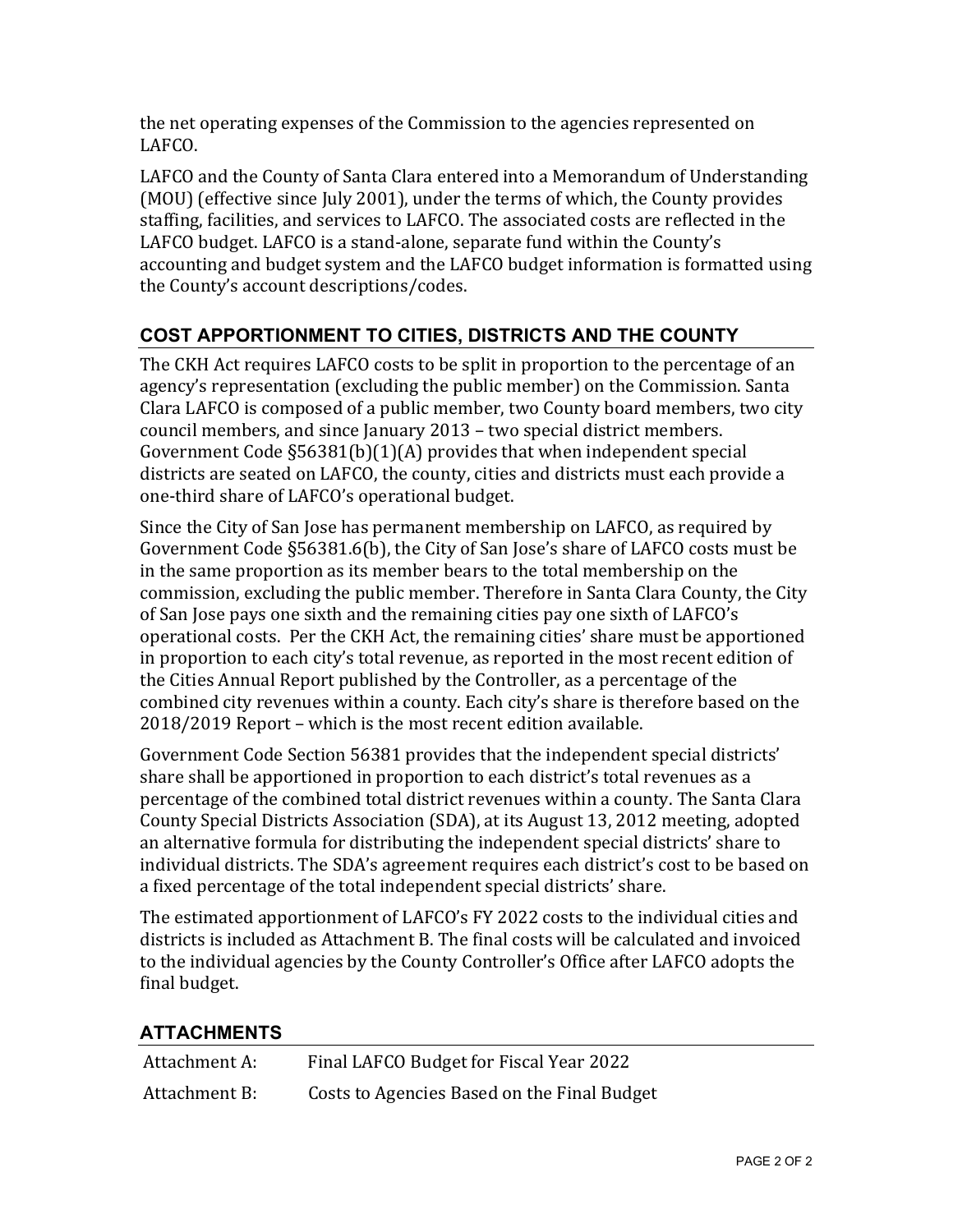## **FINAL LAFCO BUDGET FISCAL YEAR 2021-2022**

**ITEM#6 Attachment A** 

| <b>ITEM# TITLE</b>                                | <b>APPROVED</b><br>FY 2021 | 2/19/2021 | <b>ACTUALS PROJECTIONS</b><br><b>BUDGET</b> Year to Date Fiscal Year End<br>2021 | <b>FINAL</b><br><b>BUDGET</b><br>FY 2022 |
|---------------------------------------------------|----------------------------|-----------|----------------------------------------------------------------------------------|------------------------------------------|
| <b>EXPENDITURES</b>                               |                            |           |                                                                                  |                                          |
| Object 1: Salary and Benefits                     | \$806,845                  | \$491,543 | \$747,214                                                                        | \$844,239                                |
| Object 2: Services and Supplies                   |                            |           |                                                                                  |                                          |
| 5255100 Intra-County Professional                 | \$45,000                   | \$0       | \$5,000                                                                          | \$10,000                                 |
| 5255800 Legal Counsel                             | \$74,622                   | \$41,867  | \$74,000                                                                         | \$75,896                                 |
| 5255500 Consultant Services                       | \$110,000                  | \$14,654  | \$110,000                                                                        | \$150,000                                |
| 5285700 Meal Claims                               | \$750                      | \$0       | \$100                                                                            | \$750                                    |
| 5220100 Insurance                                 | \$10,452                   | \$10,452  | \$10,452                                                                         | \$8,500                                  |
| 5250100 Office Expenses                           | \$10,000                   | \$549     | \$5,000                                                                          | \$5,000                                  |
| 5270100 Rent & Lease                              | \$46,254                   | \$22,914  | \$46,254                                                                         | \$47,784                                 |
| 5255650 Data Processing Services                  | \$20,267                   | \$11,755  | \$20,267                                                                         | \$22,048                                 |
| 5225500 Commissioners' Fee                        | \$10,000                   | \$2,800   | \$7,000                                                                          | \$10,000                                 |
| 5260100 Publications and Legal Notices            | \$2,500                    | \$0       | \$200                                                                            | \$1,000                                  |
| 5245100 Membership Dues                           | \$12,000                   | \$12,144  | \$12,144                                                                         | \$12,500                                 |
| 5250750 Printing and Reproduction                 | \$1,500                    | \$0       | \$1,000                                                                          | \$1,500                                  |
| 5285800 Business Travel                           | \$12,000                   | \$0       | \$0                                                                              | \$10,000                                 |
| 5285300 Private Automobile Mileage                | \$2,000                    | \$7       | \$100                                                                            | \$1,000                                  |
| 5285200 Transportation& Travel (County Car Usage) | \$605                      | \$0       | \$100                                                                            | \$600                                    |
| 5281600 O verhead                                 | \$30,917                   | \$15,459  | \$30,917                                                                         | \$49,173                                 |
| 5275200 Computer Hardware                         | \$3,000                    | \$0       | \$1,000                                                                          | \$3,000                                  |
| 5250800 Computer Software                         | \$5,000                    | \$3,508   | \$5,000                                                                          | \$5,000                                  |
| 5250250 Postage                                   | \$2,000                    | \$109     | \$500                                                                            | \$1,000                                  |
| 5252100 Staff/Commissioner Training Programs      | \$2,000                    | \$0       | \$1,000                                                                          | \$2,000                                  |
| 5701000 Reserves                                  | \$0                        | \$0       | \$0                                                                              | $-$ \$50,000                             |
| <b>TOTAL EXPENDITURES</b>                         | \$1,207,712                | \$627,761 | \$1,077,248                                                                      | \$1,210,990                              |
| <b>REVENUES</b>                                   |                            |           |                                                                                  |                                          |
| 4103400 Application Fees                          | \$30,000                   | \$1,367   | \$20,000                                                                         | \$30,000                                 |
| 4301100 Interest: Deposits and Investments        | \$6,000                    | \$6,168   | \$10,000                                                                         | \$6,000                                  |
| <b>TOTAL REVENUE</b>                              | \$36,000                   | \$7,535   | \$30,000                                                                         | \$36,000                                 |
| 3400150 FUND BALANCE FROM PREVIOUS FY             | \$187,927                  | \$352,123 | \$352,123                                                                        | \$288,660                                |
| <b>NET LAFCO OPERATING EXPENSES</b>               | \$983,785                  | \$268,103 | \$695,125                                                                        | \$886,330                                |
| 3400800 RESERVES Available                        | \$250,000                  | \$250,000 | \$250,000                                                                        | \$200,000                                |
| <b>COSTS TO AGENCIES</b>                          |                            |           |                                                                                  |                                          |
| 5440200 County                                    | \$327,928                  | \$327,928 | \$327,928                                                                        | \$295,443                                |
| 4600100 Cities (San Jose 50% + 0 ther Cities 50%) | <u>\$327,928</u>           | \$327,928 | \$327,928                                                                        | \$295,443                                |
| 4600100 Special Districts                         | \$327,928                  | \$327,928 | \$327,928                                                                        | \$295,443                                |